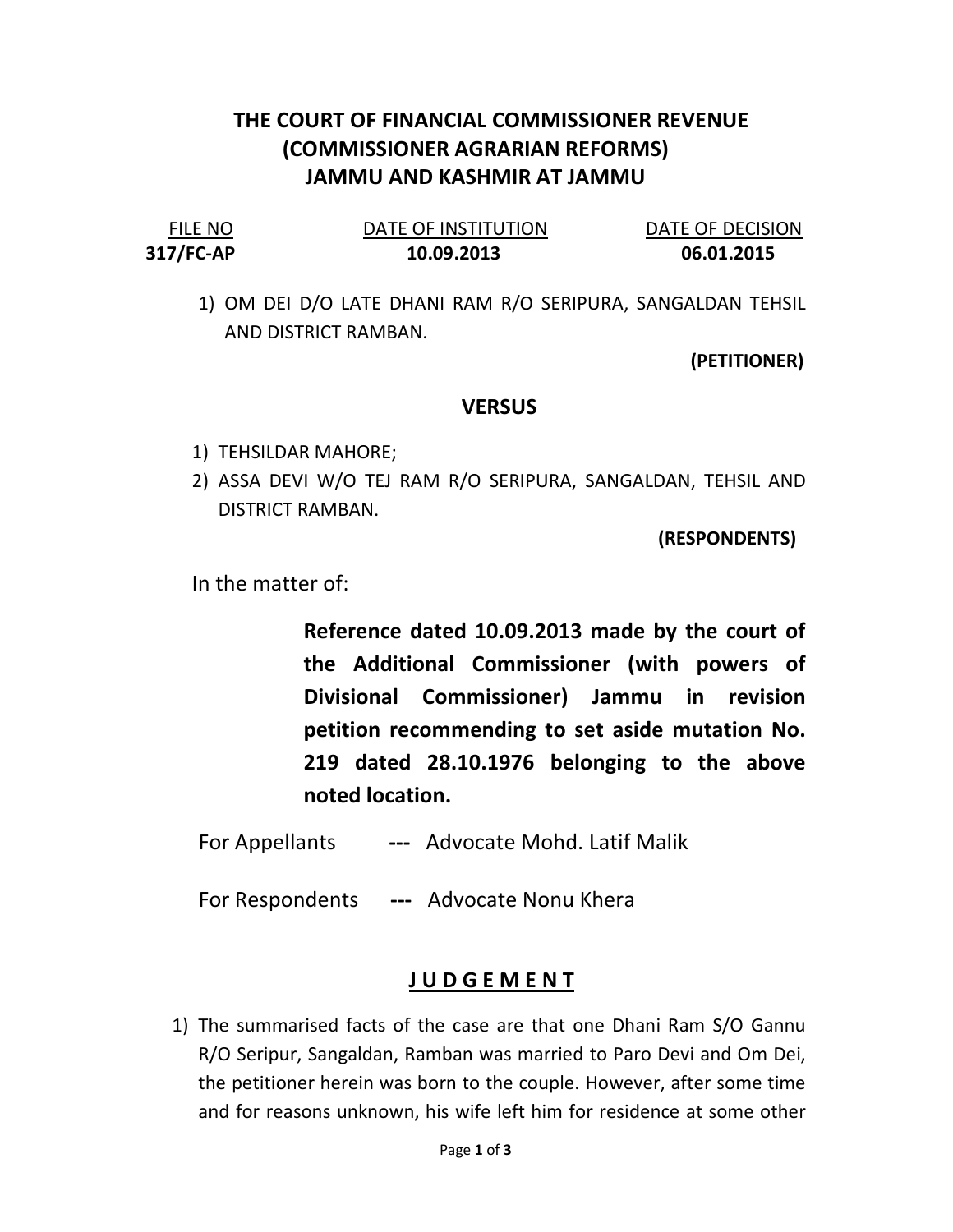place where she appears to have married another man. Further, it is alleged that the said Dhani Ram "married" Assa Devi, respondent No. 2 herein later on. After the death of Dhani Ram in 1976, the Tehsildar Gool Gulabgarh attested the impugned mutation devolving the inheritance of the deceased on the petitioner and the respondent No. 2 equally.

- 2) Aggrieved, the petitioner herein filed a revision petition before the court of the Additional Commissioner (with powers of divisional Commissioner) Jammu challenging the impugned mutation on various grounds. The court below after examining the matter observed that Assa Devi could only inherit the property of the deceased had she been legally married to him. It put reliance on an affidavit dated 25.10.2010 filed by one Tej Ram H/O Assa Devi, stating therein that she was married to him around 46 years ago and till date he had not divorced her. The same was also confirmed by the Panchayat members of the village Seripura.
- 3) Furthermore, the court below was of the view that Assa Devi getting into a relationship with Dhani Ram is not disputed but whether she solemnized marriage with him as per Hindu religious rites and customs and whether she had obtained a valid divorce from Tej Ram, her husband is not forth coming from the record placed on the case file. It concluded with the observation that the said Assa Devi was not the legally wedded wife of Dhani Ram and therefore, she can't inherit his property. On the other hand, Om Dei is the sole legal heir entitled to the property of the deceased. Accordingly, it has reported the case to this court with the recommendation to set aside the impugned mutation and to remand the case back to the Tehsildar concerned for a **de novo** enquiry and to pass fresh orders after affording the parties an opportunity of being heard.
- 4) This court has diligently gone through the case file of the court below and the written submissions filed by respondent No. 2. It has been observed by the court below that the respondent No. 2 could inherit the property of the deceased only if she was legally married to him as per Hindu customs and rituals. However, she does not seem to be the legally wedded wife of Dhani Ram because of an affidavit from one Tej Ram that he had not divorced her. The affidavit, however, admits that Assa